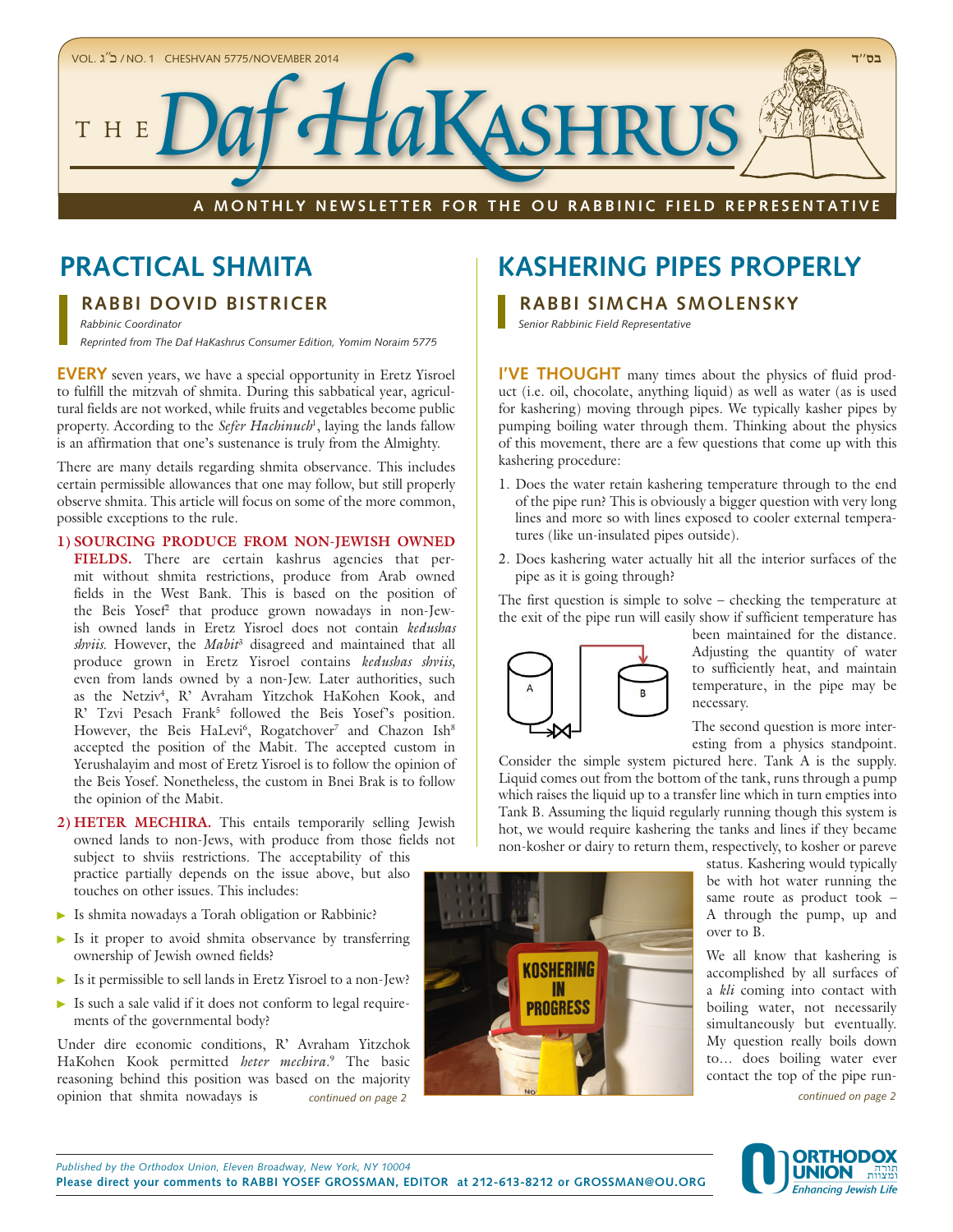

Rabbinic and under extenuating circumstances it is permissible to transfer ownership of Jewish land to non-Jews for

Jewish benefit. Although some raised an objection that legally binding property sales must be formally registered with the Israeli government, R' Tzvi Pesach Frank maintained that not doing so would not invalidate a sale intended to avoid transgressing a prohibition<sup>10</sup>. Many authorities, including the Beis HaLevi, Netziv<sup>11</sup> and Chazon Ish opposed *heter mechira*12. One of the earliest supporters of *heter mechira* was the posek hador, R' Yitzchok Elchonon Spektor of Kovno13, and discussions about the validity of these sales have already overlapped three centuries. Nevertheless, it is note-worthy that R' Kook, who formally institutionalized *heter mechira*, required a reevaluation of the need prior to each shmita year.

# **3) SOURCING PRODUCE FROM EVER HAYARDEN.** There

are agencies that permit produce from certain areas of Eretz Yisroel that are considered part of the Jordan Valley, which may not have been inhabited when Ezra returned from the Babylonian exile. These areas could be viewed differently and considered outside the normative borders of Eretz Yisroel where land related precepts apply fully. The *Minchas Yitzchok*14 writes that since shmita nowadays and land related mitzvos immediately outside normative Eretz Yisroel boundaries are both rabbinic obligations, one can permit produce from areas that may have not been inhabited at the return of the Babylonian exile. However, the *Chazon Ish*15 maintained that the Jordan Valley has the same status of any other area in Eretz Yisroel.

**4) OTZAR BEIS DIN.** This involves a beis din acting on behalf of the community by appointing agents during shmita to harvest and distribute produce from Jewish owned fields. This practice was supported by the *Chazon Ish*16 and is based on a *tosefta*17 that is quoted by the *Ramban*18. Unlike heter mechira, *Otzar Beis Din* is not a transfer of field ownership. To the contrary, all the shmita restrictions with the harvesting, distribution, and usage of shviis produce apply. *Otzar Beis Din* produce cannot be sold through regular retail channels and contain *kedushas shviis*.

# PIPES

*continued from page 1*

ning horizontally and then down into B (the red section of the diagram before the arrow)?

If we think about this logically, the pump is going to be pushing liquid up the vertical riser pipe and that section of pipe is certainly going to be filled with liquid since gravity is pulling the liquid down and the pump is being used to overcome the force of gravity. But once liquid reaches the top, gravity acts to exert force on the water to stay at the bottom, or lowest point, of the cross (horizontal) part of the line. As water reaches the top of the riser, the pulses of liquid being pushed out by the pump should flow by the path of least resistance, dissipating across the horizontal pipe and then dropping down into tank B (assuming there are no blockages or restrictions to the pipe diameter). As soon as the first liquid reaches the top of the riser it will encounter no further gravitational resistance and be able to flow much faster along the horizontal pipe. That would mean that the top of the cross member pipe would **5) MATZA MENUTAK.** There are two separate discussions whether: 1) produce grown indoors<sup>19</sup> and 2) produce grown in bins are subject to *shmita* restrictions<sup>20</sup>. There is basis to assume that shmita restrictions only apply to fruits and vegetables grown in an open field and/or directly in the ground. Consequently, several authorities permitted a situation where both conditions exist.<sup>21</sup> This is practically relevant to greenhouse vegetables that are grown in bins placed in the ground. Nevertheless, some oppose this leniency on the assumption that these two exceptions are only intended for irregular growing conditions. However, this would not apply to greenhouse growing that is considered a normal agricultural practice.22

Fruits and vegetables containing *kedushas shviis* are subject to certain limitations. For example, they may be eaten, but they may not be sold or wasted. They also may not be brought outside of Eretz Yisroel. This is especially relevant with esrogim, although according to some opinions there are leniencies with restrictions<sup>23</sup>. It is therefore incumbent to realize that with each of the above situations, there are practical differences how certain fruits and vegetables should be handled. Typically, either the package or store's kosher certificate should state whether the produce comes from a source where any of these situations would apply.

| 184                                               | $148.94-95$                                                                                  |
|---------------------------------------------------|----------------------------------------------------------------------------------------------|
| <sup>2</sup> Avkas Rochel 24                      | <sup>15</sup> Shviis 3:25, 32                                                                |
| Shut Mahit 1:21                                   | <sup>16</sup> Shviis 11, 12                                                                  |
| Meshiv Davar 2:56, Kuntres Hashmita<br>$\ddagger$ | $17$ Shviis 8:1,2                                                                            |
| Har Tzvi Zeraim 2:39<br>5                         | $18$ Bamidhar 25:7                                                                           |
| 6.3:1                                             | <sup>19</sup> Yerushalmi Orlah 1:2                                                           |
| Tzafnas Paneach Hachadashos 94                    |                                                                                              |
| Shviis 20                                         | <sup>20</sup> Sefer Hashmita p. 15, Chazon Ish Shviis<br>26:4                                |
| <sup>9</sup> Mishpat Kohen 58, 63, 68             | <sup>21</sup> Sefer Hashmita p. 16, Even Yisroel 8:74,<br>Masa Ovadia p. 90-97               |
| <sup>10</sup> Har Tzvi Zeraim 2:49                |                                                                                              |
| $11$ <i>Ihid</i> 4                                | <sup>22</sup> Chazon Ish Shviis 20:6, Chut Shani Shviis<br>p. 79, Derech Emunah Shmita 1:106 |
| $12$ Shviis 24                                    |                                                                                              |
| <sup>13</sup> Sefer Hashmita p. 67                | <sup>23</sup> Chut Shani Shviis p. 283                                                       |

not be touched by liquid or kashering water.

At the 2014 IFT show, I sought out the engineers from the Murzan Company. Murzan specializes in designing piping and pump systems for food plants. I discussed my thoughts with them, and they confirmed that my suspicions are correct – with the cross pipe in the diagram being level and not restricted in any way it will never be filled with liquid unless the viscosity of the liquid being pumped is extremely high and therefore not free flowing. In the case of water, oil or similar liquids the horizontal pipe will never be filled. They said that it might be possible to oversize a pump to force more liquid through at a very high flow rate, but they thought that even then the runoff across the span of the horizontal pipe would still result in that pipe never being filled. The larger the diameter of the pipe, the more profound this effect would likely be.

It goes without saying that if the cross pipe has a downward slope at all, the effect would be even more magnified and even less depth of water would be observed in the pipe. If the pipe was not hung level, but the end was at least one pipe diameter higher than the origin, the pipe would indeed fill. Or, if there was a restriction on the end of the pipe such as a partially open valve or a reduction of diameter (from larger pipe to smaller) the cross member could also fill since there would be back resistance and the pump may be able to push more liquid into the cross pipe than is free-flowing out.

I asked the engineers if there was a way to detect this effect, for example if a magnetic thermometer was coupled to the very top of the pipe and another to the bottom, could we see a temperature differential that would indicate the top of the pipe was not in contact with liquid inside? They said that the metal of the pipe is too conductive and there would be no discernible difference in the temperatures.

This last point may have a bearing on the question in terms of halacha – if liquid doesn't fill the pipe, perhaps we could say that our kashering which also doesn't fill the pipe is adequate since the kashering water *continued on page 4*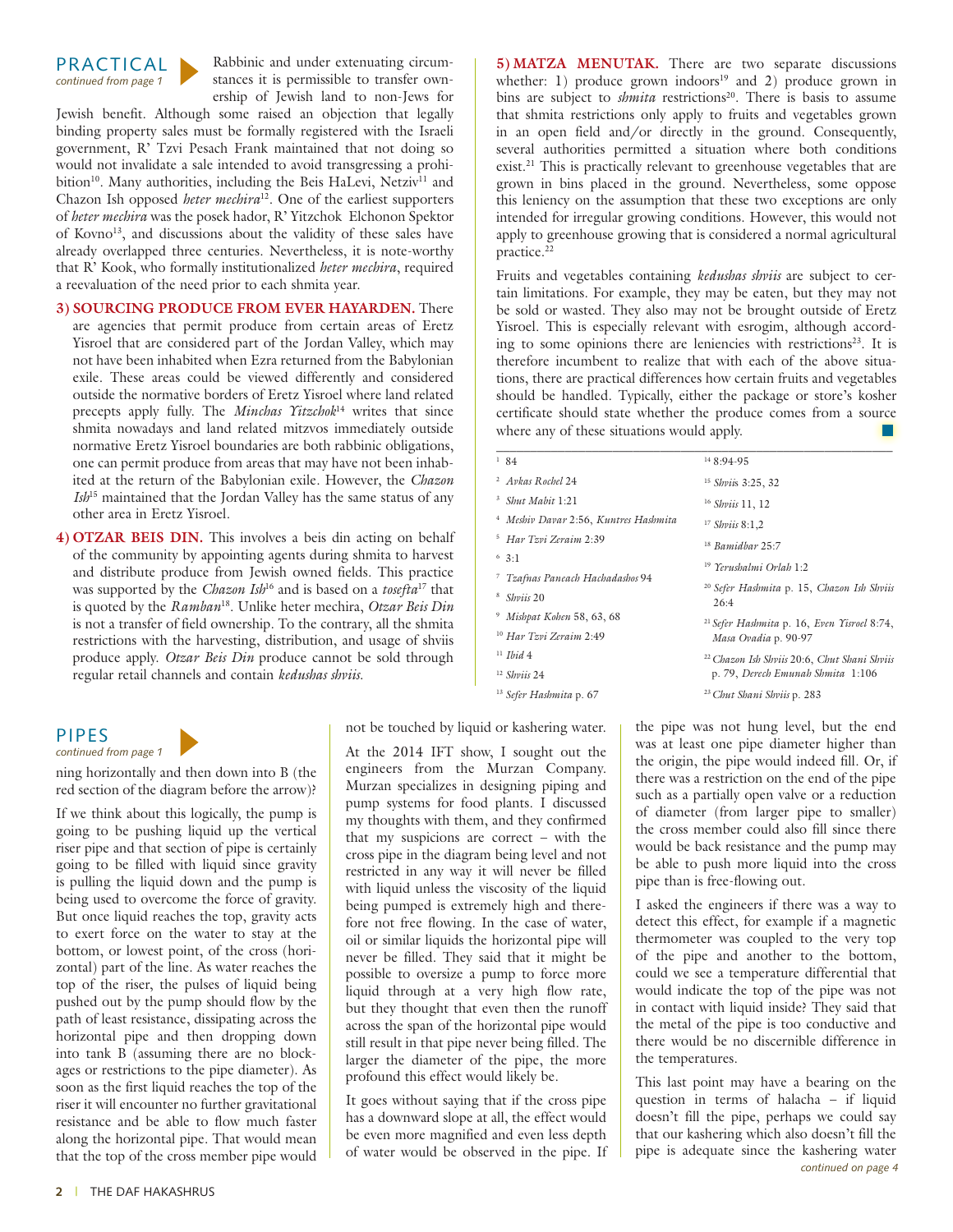# **CHANAN LACH B'LACH**

# **RABBI ELI GERSTEN**

*RC Recorder of OU Psak and Policy*

**THE** Mordechai (*Chulin* 697) writes that we do not say *Chaticha na'ases neveila* regarding *sha'r issurim lach b'lach*. Only when a *chaticha* (solid) absorbs *issur*, do we say that because of its *chashivus*, the entire mass is transformed into *issur*. But if liquid *heter* and *issur* are combined, the *issur* will remain proportional. The Ra'avad also agrees that we do not say *CHaNaN lach b'lach,* but for a slightly different reason. When *issur* is absorbed in a solid, it will not be absorbed and expelled uniformly; therefore once *issur* is absorbed the *chaticha* remains *assur* forever. However when liquids are combined, they form a homogenous mixture. The Rema (Y.D. 92:4) says that one may rely on the opinion of the Mordechai and Ra'avad in cases of *hefsed mirubah*, One should contact the office before making any decisions regarding what is considered a *hefsed mirubah.*

#### **SAFEK**

Pri Migadim (*Kellalim B'hora'as Issur V'heter* s.k. 6) writes that whenever Rema permits something *b'hefsed mirubah* and there are additional *sfeikos* to be *maikel*, then one can be *maikel* even when it is not a *hefsed mirubah*. Maharsham (6:91) and V'yan Yosef (Y.D. 37) write this explicitly regarding *CHaNaN lach b'lach*.

# **LACH B'LACH B'ISSUR D'RABBANAN**

Igeros Moshe (Y.D. II:36) writes that there is room to be *maikel* not to say *ChaNaN* by an *issur d'rabbanan lach b'lach*. However, he cautions against relying on this *heter* unless there is a *tzorech*. Likewise, the policy of the OU has been to use this only as a *tziruf*, or in cases of *shas hadchak.* 

#### **DAIRY**

Regarding *chalav akum lach b'lach*, the OU does not say *CHaNaN*. This is because, in addition to the *sevara* of Rav Moshe zt"l, that we do not say *CHaNaN lach b'lach b'issurim d'rabbanan*, there is an additional *tzad kula* here as well. Pri Migadim (S.D. 97:1) proves that regarding *chalav akum*, we do not say *CHaNaN lach b'lach*. He explains that this is because regarding *ChaNaN*, we are also *mitztaref* those *poskim* that held that *chalav akum* is *batel b'rov*, and because *chalav tamei* is not common. This is even without taking into account modern-day *sevaros* of *pikuach ha'memshalah*, as discussed by Igeros Moshe (Y.D. I:47) and Chazon Ish.(Y.D. 41:4)

#### **MARGARINE**

Rebbi Akiva Eiger (commentary on Shach 92:14) points out that there is a *halachic* difference between the position of Mordechai and that of Ra'avad, regarding a solid that absorbed *issur* and subsequently melted into a batter. According to Mordechai, once the *chaticha* became *assur*, it will remain that way forever, even if it eventually melts. However, according to Ra'avad, once the solid melts, it becomes evenly dispersed, so this will revert back to *lach b'lach*, which is *mutar b'hefsed mirubah*.

How should we consider kosher margarine that contains *chalav stam* (10%) that is melted into a batter, and the dairy component will be less than *shishim*? Is margarine considered a *chaticha*, or since it melts, should it be viewed as *lach b'lach*, and not require *kashering* (as per Pri Migadim). Rav Belsky has said that in this case, one could rely on the Ra'avad. Especially since in this case, the margarine

that he would view this as having *chashivus* of a chatichal it is not clear that he would view this as having *chashivus* of a chaticha<sup>1</sup>. If the margarine contained animal fat, and it was a situation of *hefsed mirubah*, one should contact the office.

#### **COLD MIXTURES**

Taz (Y.D. 92:15) says that Maharshal held that one could only be lenient for *lach b'lach* when the mixture is cold, but if the items were cooked then the ordinary rules of *CHaNaN* would apply. However, Pri Migadim shows that Rema was lenient both by cooked and by cold, to consider this *ChaNaN lach b'lach* and be *maikel b'hefsed mirubah*<sup>2</sup> .

### **PIECES MIXED IN COLD THAT CAN BE REMOVED**

If two cold liquids that do not mix, such as oil and wine, are combined together, we do not say *CHaNaN*, since there is no transfer of ta'am and it can be separated. Likewise, if cold solids of *issur* are mixed into a cold liquid, since the solids can be removed, we would not say *CHaNaN*.

A salad dressing factory produces a bacon flavored dressing that contains slightly less than 2% real bacon bits. The process is all cold. Although the bacon is not *batel b'shishim*, still in this case, we do not say ChaNaN, since everything is cold, and the bacon pieces can be separated and removed from the dressing. The equipment is cleaned with at least 300 gallons of plain hot water (no caustic) at about 140-145˚ F. Does this cleaning make the equipment non-kosher? Although it is estimated that approximately 12 gallons of dressing remain in the lines, less than ¼ gallon of this dressing is bacon bits. In this case, the wash water would be about 1200 times more than the bacon bits, so the bacon bits would be batel in the hot water and will not *assur* the tanks.

### **DRY BLENDING OF VARIOUS POWDERS**

Mishnah Berurah (447:32 and 453:17) *paskens* that *kemach b'kemach* (mixtures of powders) is considered a complete mixture similar to *lach b'lach*. The Pri Migadim (M.Z. 447:19) says that the rules of *CHaNaN lach b'lach* would apply to mixtures of flour as well. Therefore, if *chametz* flour is mixed with Pesach flour and is not *batel b'shishim*, then after the fourth hour on *erev* Pesach, the entire mixture becomes *neveila*. Even if more Pesach flour would get mixed in, the *chametz* flour would no longer become *batel*. However, Pri Migadim is referring to two identical powders, which cannot be separated. However in practice, when we are dealing with dry blends of various powders, the powders will have different sizes and densities, and theoretically it would be possible to centrifuge apart the various powders. Since this mixture can be undone, we do not say *CHaNaN*. Even if one is not certain if the powders can be separated, we are lenient, since there are *poskim* who do not consider powders to be *lach b'lach*, and when there are additional *sfeikos*, as noted above, one may be maikel<sup>3</sup>.

**EXAMPLE:** A company adds a stabilizer to their yogurt that contains a blend of various powders including gelatin. The gelatin is 14% of the blend (by weight). The stabilizer is added to the yogurt at 5%. Because we do not say *CHaNaN* on this mixture of powders, the *issur* will be less than *shishim* (.7%) in the yogurt, and even after converting from weight into volume, the gelatin will still be *batel*. Therefore, there will be no need to *kasher* the kettles.

\_\_\_\_\_\_\_\_\_\_\_\_\_\_\_\_\_\_\_\_\_\_\_\_\_\_\_\_\_\_\_\_\_\_\_\_\_\_\_\_\_\_\_\_\_\_\_\_\_\_\_\_\_\_\_\_\_ 1 See *Noda B'Yehuda Tinyana Y.D.* 50 that perhaps one can be *maikel* not to say *CHaNaN*, if the mixture was liquid and later congealed.

<sup>2</sup> See also *Shach* 134:16 that we say *ChaNaN* even *lach b'lach* cold.

<sup>3</sup> See *Pleisi Y.D.* 109:1